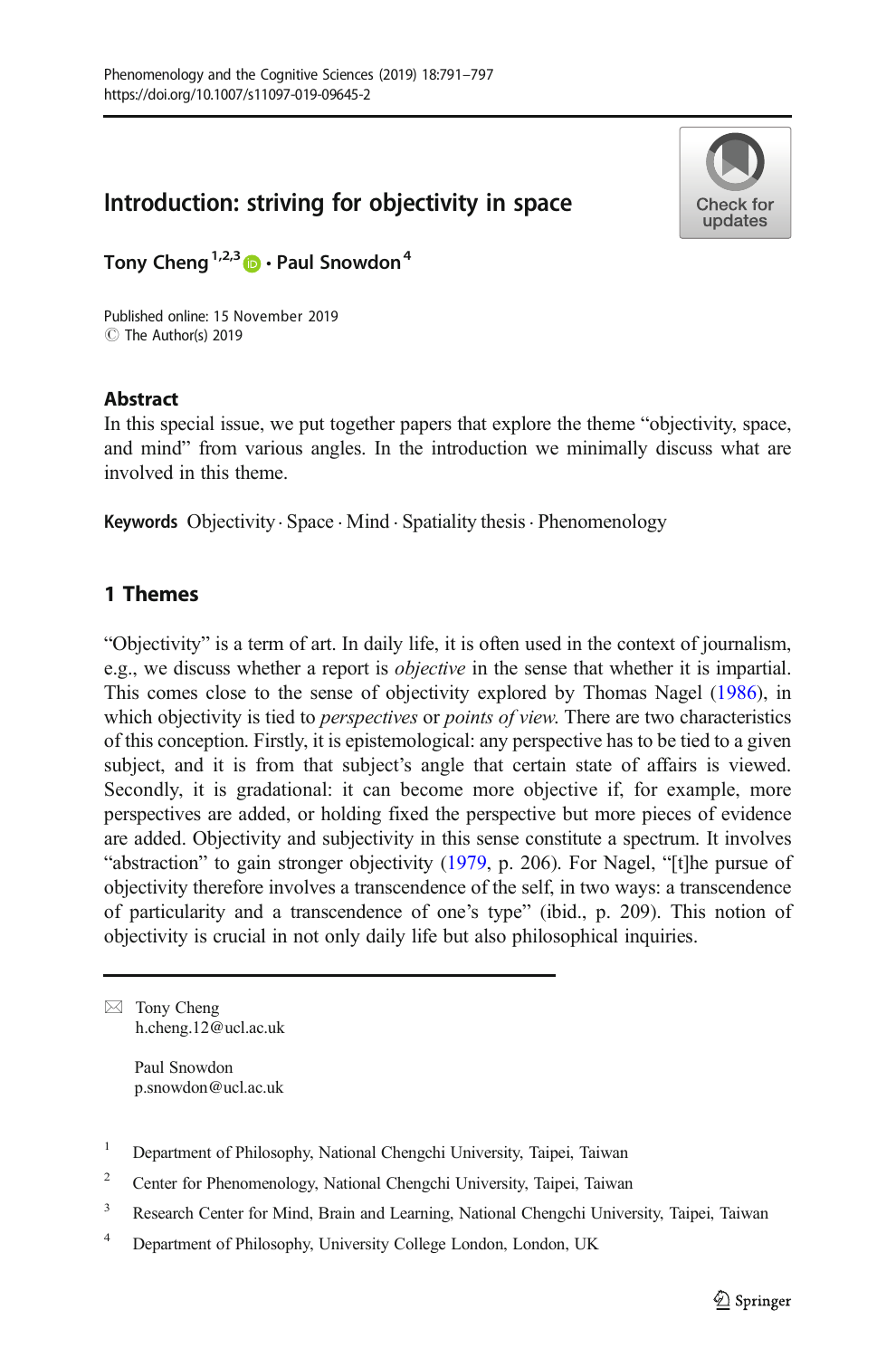Another important notion of objectivity, though perhaps less common in daily discourses, can be found in P. F. Strawson's writings. For example, in Individuals [\(1959\)](#page-6-0):

I earlier introduced the word "objective" by giving it…a sense in terms of the distinction between oneself and one's states on the one hand, and anything on the other hand which is not either oneself or a state of oneself, but of which one has, or might have, experience…I shall mean by a non-solipsistic consciousness, the consciousness of a being who has a use for the distinction between himself and his states on the one hand, and something not himself or a state of himself, of which he has experience, on the other ([1959](#page-6-0), p. 69).

Evans [\(1985\)](#page-5-0) is an important follow-up of this, and as Cassam [\(2005\)](#page-5-0) puts it, here "the idea of an objective world is the idea of a world that can be perceived and exist unperceived" (p. 258; our emphasis).<sup>1</sup>

Strawson later comes back to this discussion in the context of Kant's Critique of Pure Reason:

As the investigation proceeds, however, we become aware that the word "object" is to be taken more weightily than we might at first have thought. It means something more than merely a particular instance of a general concept. It carries connotations of "objectivity." To know something about an object, e.g., that it falls under suchand-such a general concept, is to know something that holds irrespective of the occurrence of any particular state of consciousness, irrespective of the occurrence of any particular experience of awareness of the object as falling under the general concept in question. Judgements about objects, if valid, are objectively valid, valid independently of the occurrence of the particular state of awareness, of the particular experience, which issues in the judgement. [\(1966](#page-6-0), p. 73).

This Strawsonian notion of "mind-independence," though has less bearings in daily life, is perhaps even more important for our purposes, since the current theme is "objectivity, space, and mind," and one way (though not the only way) for an item to be mind-independent is to be located in physical space.

There is a historical reason why space plays a crucial role here. Philosophy has a long tradition of worrying about the existence and our knowledge of the *external* world; philosophers have been concerned with the question whether there is anything existing outside the mind, and if so, how we can know about them. Given these spatial metaphors, no wonder space and objectivity are very often considered together.<sup>2</sup> For Thomas Hobbes, the very idea of mind-independence just is the notion of things existing in space ([1656/2011\)](#page-5-0). This might be more plausible if we restrict attention to *perceptual* objectivity, though the exact relations between perception and objectivity remain to be seen. A similar view is due to Descartes with his dualism, according to which whatever is objective is also physical, i.e., has spatial magnitude [\(1641/1996;](#page-5-0) second meditation). Kant further

 $1$  Arguably, this is not the only notion of objectivity in Strawson's text. See Grush [\(2000\)](#page-5-0) for worries about notions of objectivity within the Strawsonian tradition.

 $2$  This observation is due to Evans [\(1985\)](#page-5-0) and Mandik ([1998](#page-6-0)).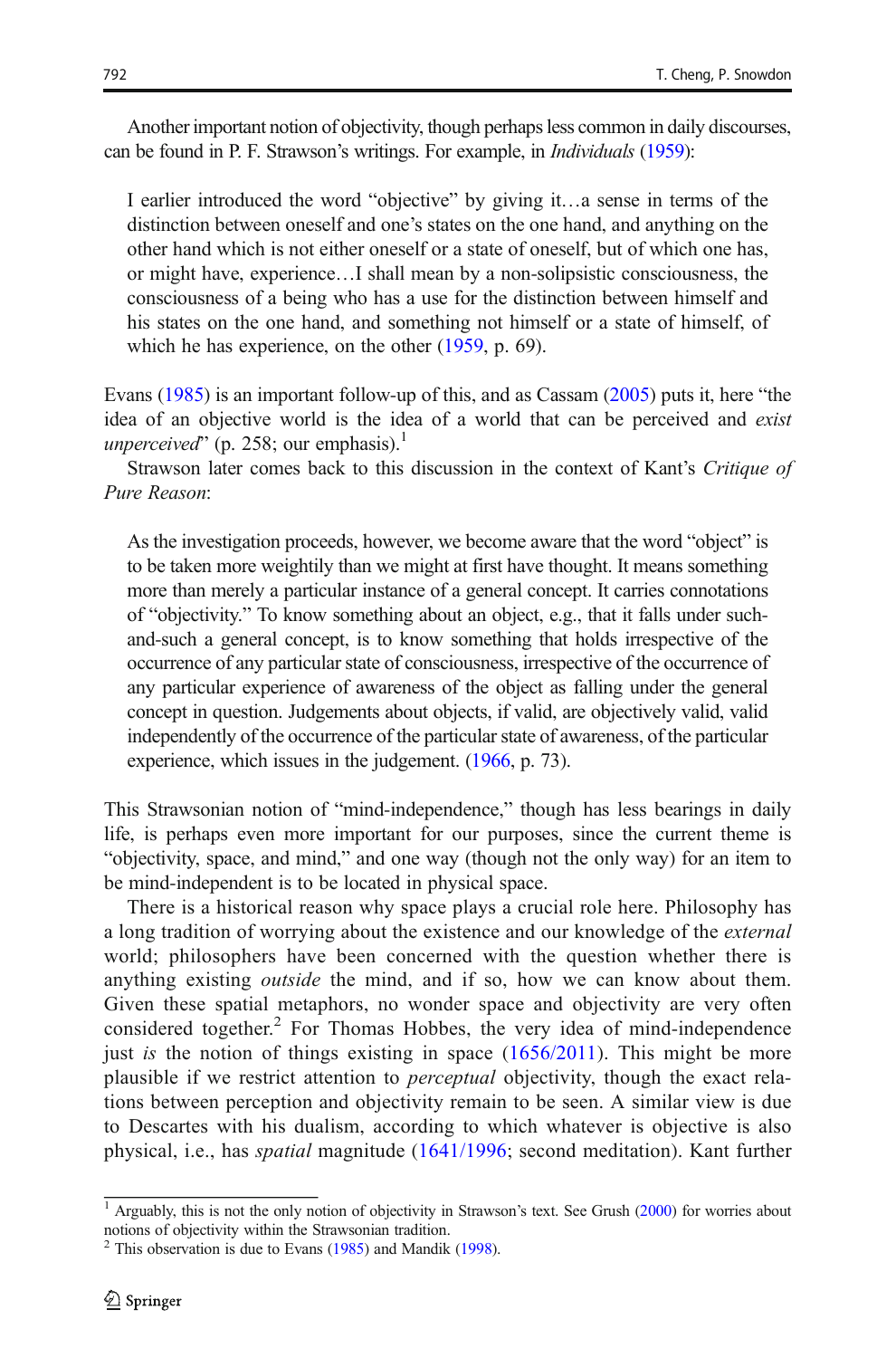develops the connection between the spatial and the objective in intricate ways; here is just one relevant passage:

[I]n order that certain sensations be referred to something outside me (that is, to something in another region of *space* from that in which I find myself)...the representation of space must be presupposed. The representation of space cannot, therefore, be empirically obtained from the relations of outer appearance. On the contrary, this outer experience is itself *possible at all only through* that representation (Kant [1787/](#page-6-0)2007: A23/B38; emphasis added).

One key thing here, amongst others, is to understand exactly what Kant means, and what we should mean, by "outside me."

Without qualification, this modern strand of thinking might have trouble accommodating abstract objects or systems such as mathematics. This continues to influence more contemporary thinkers in the twentieth century; specifically, they worry about explaining objectivity of abstract entity with non-physical objects (e.g., Benacerraf [1965,](#page-5-0) Dummett [1975](#page-5-0), Quine [1980](#page-6-0), Field [1989](#page-5-0)). This is less important for us, since the current theme is "objectivity, space, and mind," and within this territory, what concern us are concrete things that are located in space.

The Strawsonian notion is not limited to Strawson's own writings. For example, although the Strawsonian objectivity is probably never W. V. O. Quine's topic in any explicit way, his writings have deep implications in this regard: his notion of "stimulus meaning" [\(1960](#page-6-0)) makes it difficult to understand how intentionality can have objective import, according to some critics. His rather sceptical views about reference and ontology [\(1953](#page-6-0), [1969](#page-6-0)) might also generate difficulties in reconstructing a sensible view of objectivity from his outlook. Donald Davidson [\(1984](#page-5-0), [2001](#page-5-0)) follows Quine in many regards, but he offers a less sceptical and more systematic framework that does include resources to account for objectivity. One distinctive point of his view is that objectivity comes in only with robust linguistic capacities, especially in his discussions of triangulation and the second person.<sup>3</sup>

More recently, John McDowell [\(1996\)](#page-6-0) has been recommending a comprehensive picture of the relations between kinds of minds and the objective world. His worldview might strike some as threatening objectivity, especially due to his "unboundedness of the conceptual" doctrine, since according to one reading (the idealist reading) it eliminates *mind-independence* all together. Kantian themes in this regard never really fade away. Christopher Peacocke ([1994\)](#page-6-0) introduces his edited volume Objectivity, Simulation, and the Unity of Consciousness like this:

Though Kant no doubt read rather more into this presupposition than we would today, there would still be general agreement that all thought about the objective world, from advanced scientific theory to everyday reasoning, directly or indirectly, requires the thinker to grasp spatial notions ([1994](#page-6-0), p. xi; our emphasis).

<sup>&</sup>lt;sup>3</sup> This is, to be sure, a more contentious reading of Davidson. A weaker reading would be that he allows for different kinds or grades of objectivity, and what he concerns here is the most full-blooded kind of objectivity. Brandom ([1994](#page-5-0)) might be in this camp too in the sense that they both downplay the role of experiences for objectivity and might accept a coherentist picture.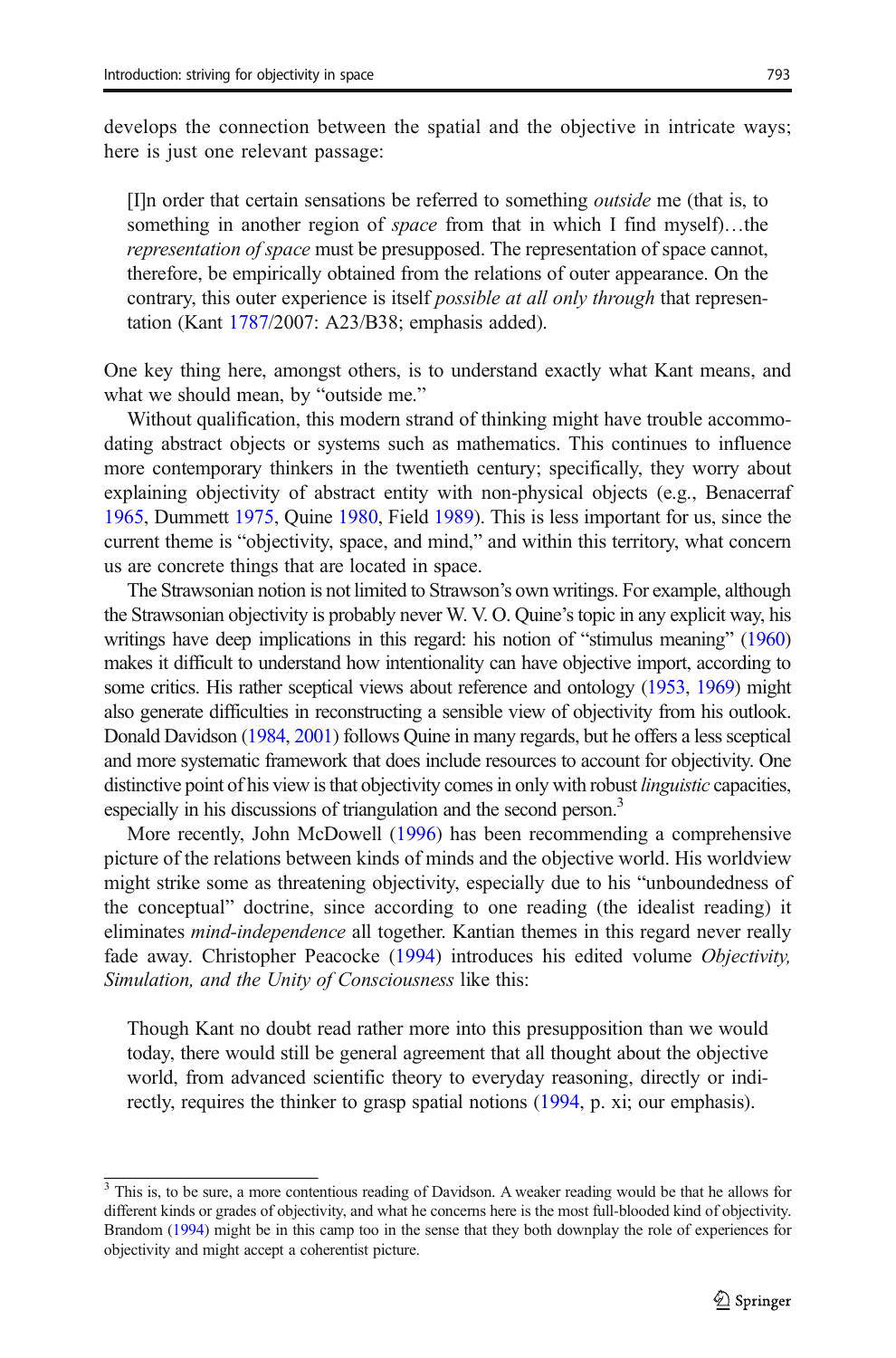Here again, the importance of space is brought up. This abstract description leaves open exactly how we are going to cash out the relations between objectivity and space. For example, how should we understand "grasp spatial notions"? Which spatial notions are involved, and in what ways? Do human infants and other animals fulfill this requirement?

Later in his paper "Objectivity" [\(2009\)](#page-6-0), Peacocke defines his notion of "minimal objectivity" like this: "a thinker's being in the state, or enjoying the event, does not in general make the content of the state or event correct…Having a perceptual experience as of something being the case does not in general make it the case" (p. 739). He emphasises that this minimal notion does not imply mind-independence, for this reason:

Some judgements display minimal objectivity and have contents whose truth is mind-independent; but other minimally objective judgements have contents whose truth is mind-dependent. On some classical views of secondary qualities, the truth of a judgement "That apple is red" consists in facts about certain possible perceptual experiences of the apple as red. Provided the experiences are distinct from a thinker's making a particular judgement "That apple is red" – as they are – the condition for minimal objectivity of the judgement is met. (Peacocke [2009,](#page-6-0) p. 740).

If Peacocke is right about this case, then indeed his notion of minimal objectivity is weaker than our notion of mind-independence, though they are not entirely unrelated.

The most comprehensive treatment of objectivity in the perceptual domain in recent years is probably Tyler Burge's tour de force, Origins of Objectivity ([2010\)](#page-5-0). He distinguishes several notions of objectivity, including the two introduced above. He emphasises the metaphysical nature of the Strawsonian notion by using another difficult notion, "constitutively" (p. 46). Here is not the place to detail what it means; suffice to say that something is constitutively mind-independent if and only if its existence (constitution) does not depend on any mental act. The other one is close to (or perhaps even identical to) Nagel's "point of view" conception. What is crucial is that he seems to make a further point here by connecting this conception of objectivity with veridicality condition and representational content (p. 47). On the face of it, this is a substantive further move since some philosophers accept the perspectival conception of objectivity but reject representational content as applied to perception. We shall not go into this debate here, but just to acknowledge that one reason why certain notions of objectivity are still under heated discussions nowadays is partly because they have convoluted connections to notions of representational content, which is central to contemporary philosophy of mind and philosophy of perception.

With this broadly Strawsonian line of thought, we can understand the current theme with this vivid question: how does the mind strive for objectivity in space? How do experiences and thoughts, as *subjective* states and episodes, reach out the world and gain objectivity? A framework provided by Quassim Cassam ([2005](#page-5-0)) is helpful. According to Cassam, there are at least three versions of "Spatiality Thesis" to in the literature (2005: 260–1):

- $(ST<sub>E</sub>)$  The *existence* of space is necessary for objective experience.
- $(ST<sub>I</sub>$ ) The *idea* of space is necessary for objective experience.
- $(ST<sub>P</sub>)$  The *perception* of space is necessary for objective experience.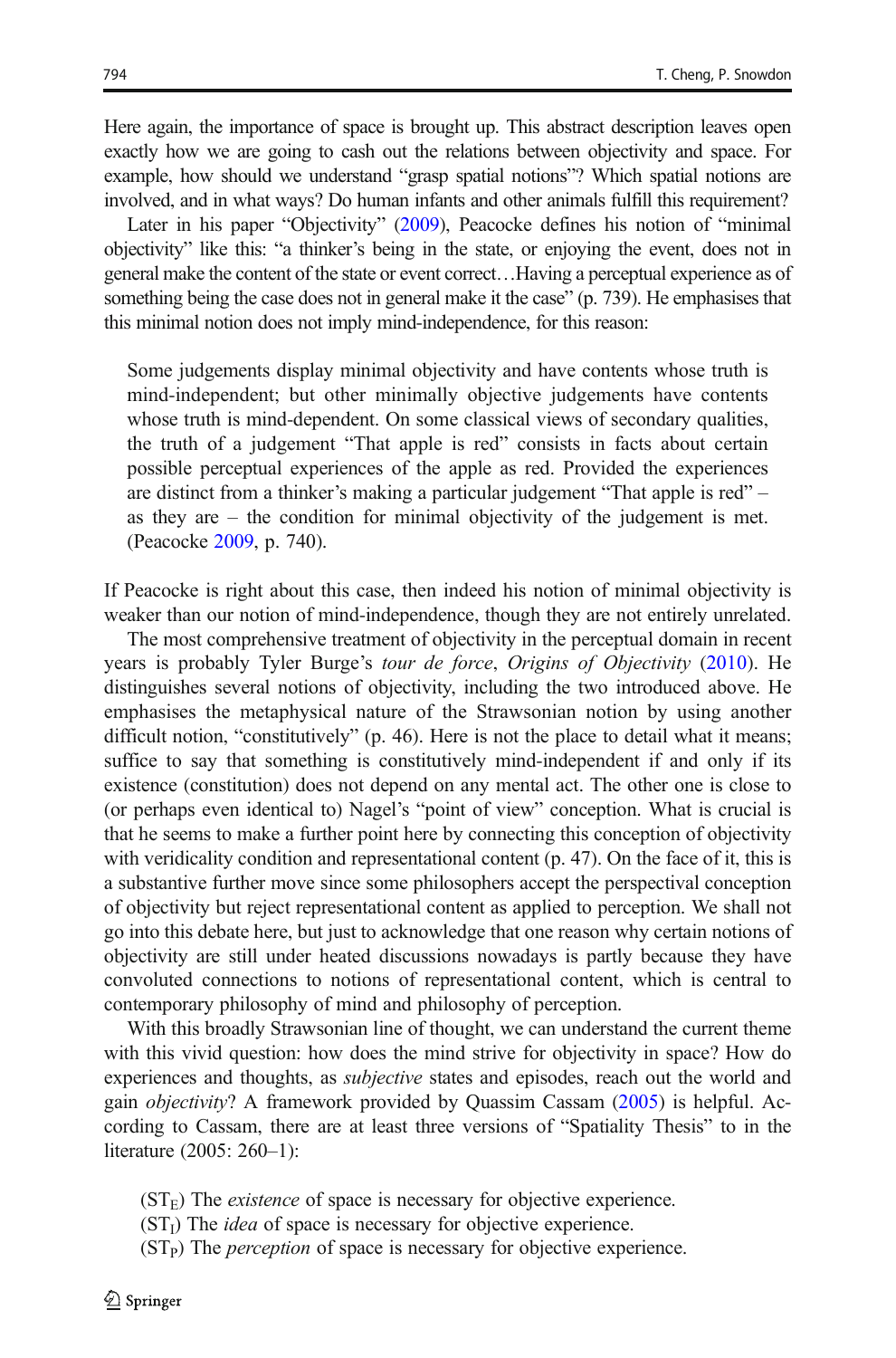Yet another version of the Spatiality Thesis, which is not covered by Cassam, can be this:

 $(ST_A)$  The *action* within space is necessary for objective experience.

Cassam argues that while both Strawson [\(1959\)](#page-6-0) and Evans [\(1980\)](#page-5-0) primarily concern  $(ST_F)$ and  $(ST<sub>1</sub>$ ), Kant [\(1787/](#page-6-0)2007) focuses more on  $(ST<sub>P</sub>$ ). However he also points out that they are all intertwined in one way or another, so a satisfactory discussion of objectivity and spatiality cannot make clear-cuts between them.  $(ST_A)$  is a possible view in light of the recent enactivist movement (e.g., Noë [2004](#page-6-0)), but how plausible it is with the current formulation and how it interacts with other versions are yet to be explored. In his other works, Cassam have explored different versions of the Spatiality Thesis [\(1997](#page-5-0), [2007\)](#page-5-0). In a similar vein but with some empirical twists, John Campbell [\(2007\)](#page-5-0), John Schwenkler [\(2012\)](#page-6-0), Craig French  $(2018$  [a](#page-5-0), [b\)](#page-5-0), and Cheng  $(2019)$  $(2019)$  $(2019)$  have debated whether the case of Bálint's Syndrome – with which patients can see only a visual target at one time but are unable to localise that target's location, and perhaps should be said to have no visual field at all – is a real-life counterexample of certain versions of the Spatiality Thesis about vision.

To be sure, there is no need to think of the "striving for objectivity in space" question with Cassam's framework, in which necessary conditions and transcendental connections are central. But it does provide one fruitful way of conceiving of the relevant issues.

#### 2 Papers and motivations

In the present issue, we have compiled six papers from Rick Grush & Alison Springle, Frank Jackson, Filip Matten, John Schwenkler & Assaf Weksler, Mark Textor, and Charles Travis. Some of the authors are working within the Strawsonian tradition, while others might be less sympathetic. One thing we would like to emphasise is that two papers – from Filip Matten and from Mark Textor – are commissioned specifically with the intention to bring the *phenomenological* tradition to bear. This is based on the conviction that objectivity, space, and mind should be considered with the insights from continental phenomenology. A good example is Cassam's Self and World [\(1997\)](#page-5-0), in which he nicely blends in some discussions from the phenomenological point of view, specifically notions of the body. For Husserl, the Body (der Leib) is the "animated flesh of an animal or human being," i.e., a bodily self, while a mere body (der Körper) is simply "inanimate physical matter" [\(1913/1998](#page-6-0), p. xiv). The Body presents itself as "a bearer of sensations" (ibid., p. 168). A similar distinction emerges in Merleau-Ponty's work as between the *phenomenal/lived* body and the *objective* body that is made of muscles, bones, and nerves ([1945/2013\)](#page-6-0). There is a debate concerning whether it should be interpreted as between different entities or different perspectives of the same entity (Baldwin  $1988$ ).<sup>4</sup> Just as the case of Kant's transcendental idealism, the two-

<sup>&</sup>lt;sup>4</sup> "Merleau-Ponty fails to separate the thesis that there are two different conceptions of the body (an egocentric, phenomenal, one, and an objective, impersonal, one) from the thesis that these are conceptions of *distinct* objects. This latter thesis, although barely intelligible, is unequivocally asserted by Sartre, to whose discussion of this matter Merleau-Ponty is obviously indebted (cf. Being & Nothingness part III ch.2); but one would like not to have to ascribe it to Merleau-Ponty since it introduces into his philosophy many of the problems that arise from Husserl's distinction between transcendental and empirical ego which he believed that he had avoided" (p. 40; our emphasis).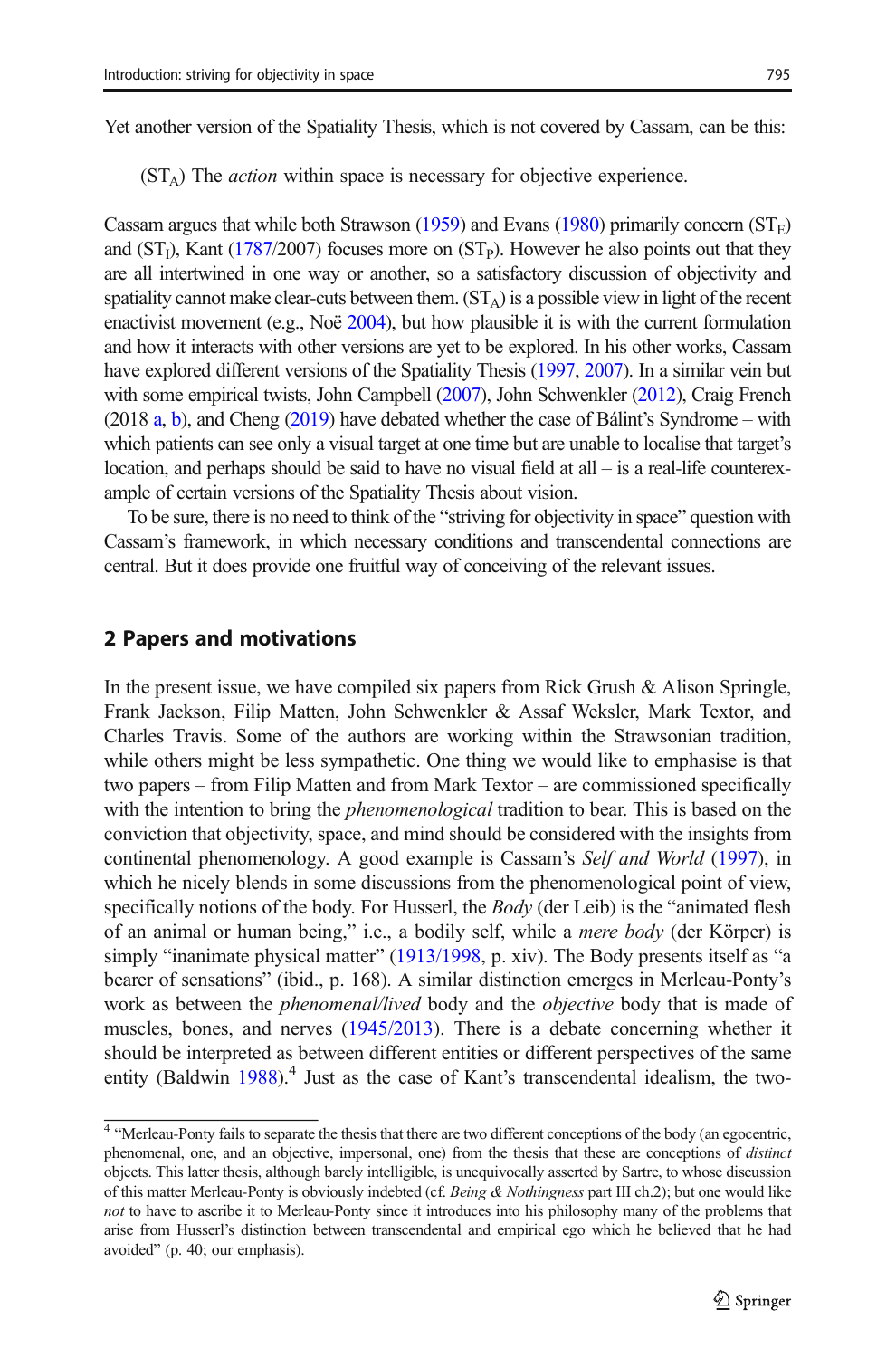<span id="page-5-0"></span>world/entity view is in general more difficult to defend, but it does not mean that this interpretation should be rejected out of hand. One Anglo-Saxon twist of the tradition is the "sensorimotor approach" (de Vignemont 2011); the followers include Hurley [\(1998\)](#page-6-0), O'Regan and Noë [\(2001](#page-6-0)), Noë ([2004](#page-6-0)), Siewart [\(2005](#page-6-0)), and Thompson [\(2005\)](#page-6-0). Here in not the place to dive in the relevant details, but the potential relevance of the phenomenological tradition should be fully acknowledged.

This special issue is partially based on the following two events: Objectivity, Space, and Mind (BPPA Masterclass, co-organised by Tony Cheng, Alisa Mandrigin and Vanessa Carr, London 2015) and Spatial Experience (New Directions in the Study of the Mind, co-organised by Tony Cheng and Alex Kerr, U.C. Berkeley 2017). These occasions have provided rich grounds for the present special issue, and for future investigations as well.

Open Access This article is distributed under the terms of the Creative Commons Attribution 4.0 International License (http://creativecommons.org/licenses/by/4.0/), which permits unrestricted use, distribution, and reproduction in any medium, provided you give appropriate credit to the original author(s) and the source, provide a link to the Creative Commons license, and indicate if changes were made.

### References

- Baldwin, T. (1988). Phenomenology, solipsism, and egocentric thought. Aristotelian Society Supplementary Volume, 62(1), 27–60.
- Benacerraf, P. (1965). What numbers could not be. Philosophical Review, 74, 47–73.
- Brandom, R. B. (1994). Making it explicit: Reasoning, representing and discursive commitment. Cambridge, MA: Harvard University Press.
- Burge, T. (2010). Origins of objectivity. New York: Oxford University Press.
- Campbell, J. (2007). What is the role of spatial awareness in visual perception of object? Mind and Language, 28, 548–562.
- Cassam, Q. (1997). Self and world. Oxford: Oxford University Press.
- Cassam, Q. (2005). Space and objective experience. In J. L. Bermúdez (Ed.), Thought, reference, and experience: Themes from the philosophy of Gareth Evans. Oxford: Oxford University Press.
- Cassam, Q. (2007). The possibility of knowledge. Oxford: Oxford University Press.
- Cheng, T. (2019). Is Bálint's syndrome a counterexample of the Kantian spatiality thesis? In T. Cheng, O. Deroy, & C. Spence (Eds.), Spatial senses: Philosophy of perception in an age of science. New York: Routledge.
- Davidson, D. (1984). Inquiries into truth and interpretation. Oxford: Clarendon Press.
- Davidson, D. (2001). Subjective, intersubjective, objective. Oxford: Clarendon Press.
- de Vignemont, F. (2011). Beodily awareness. In E. N. Zalta (Ed.), Stanford Encyclopedia of Philosophy.
- Descartes, R. (1641/1996). Meditations on first philosophy. (J. Cottingham, trans). Cambridge: Cambridge University Press (Original work published 1641).
- Dummett, M. (1975). The philosophical basis of intuitionist logic. Studies in Logic and the Foundations of Mathematics, 80, 5–40.
- Evans, G. (1980). Things without the mind. In Z. V. Straaten (Ed.), Philosophical subjects. Oxford: Oxford University Press.
- Evans, G. (1985). Collected papers. Oxford: Oxford University Press.
- Field, H. (1989). Realism, mathematics, and modality. Oxford: Blackwell Publishing.
- French, C. (2018a). Object seeing and spatial perception. In F. Dorsch, F. Macpherson, & M. Nida-Rumelin (Eds.), Phenomenal presence. Oxford: Oxford University Press.
- French, C. (2018b). Bálint's syndrome, object seeing, and spatial perception. *Mind and Language*, 33(3), 221– 241.
- Grush, R. (2000). Self, world and space: The meaning and mechanisms of ego- and allocentric spatial representation. Brain and Mind, 1, 59–92.
- Hobbes, T. (1656/2011). Elements of philosophy. London: ProqQuest (Original work published 1656).